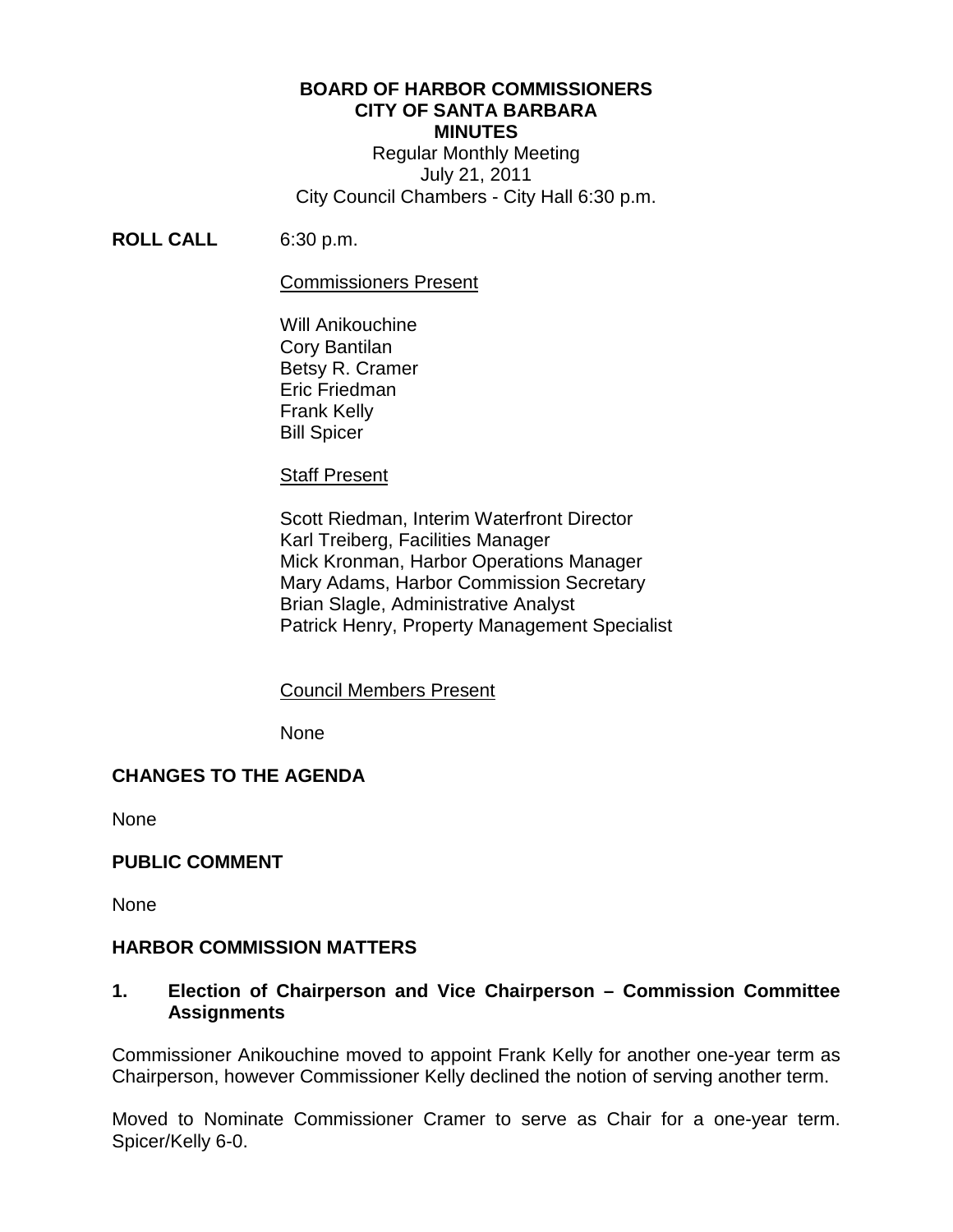Moved to nominate Commissioner Spicer to serve as Vice Chair for a one-year term. Cramer/Friedman 6-0.

Commissioners reviewed the assignments and agreed to the following changes to the current Committees.

Budget: Commissioners Kelly / Cramer / Sloan Moved to appoint Commissioner Sloan to the Budget Committee. Spicer/Cramer 6-0.

Chartering/BAP: Commissioners Spicer / Cramer / Sloan

Dredging: Commissioners Friedman / Anikouchine / Kelly

Marina One Reconstruction: Commissioners Anikouchine / Cramer / Bantilan

RFP Selection Committee: Commissioner Spicer / Bantilan / Sloan

Waterfront Director Recruitment: Sloan / Cramer / Bantilan

# **APPROVAL OF MINUTES**

**2.** Moved to approve the minutes from the Meeting of May 19, 2011. Kelly/Bantilan 6-0.

## **DEPARTMENT UPDATE**

- **3. Director's Report**
	- Council Actions
	- Tentative Agenda Items for August

## **4. Business Services Report**

- Deep Sea Wine Tasting Room
- Self-Pay Parking Stations

Patrick Henry presented the Business Services Report.

Commissioner Bantilan brought up the issue of access to the new self-pay parking stations during events. Staff is looking into potentially installing an additional machine and other options to make the system easily accessible and user friendly.

## **5. Facilities Management Report**

• Minor Capital Improvement Projects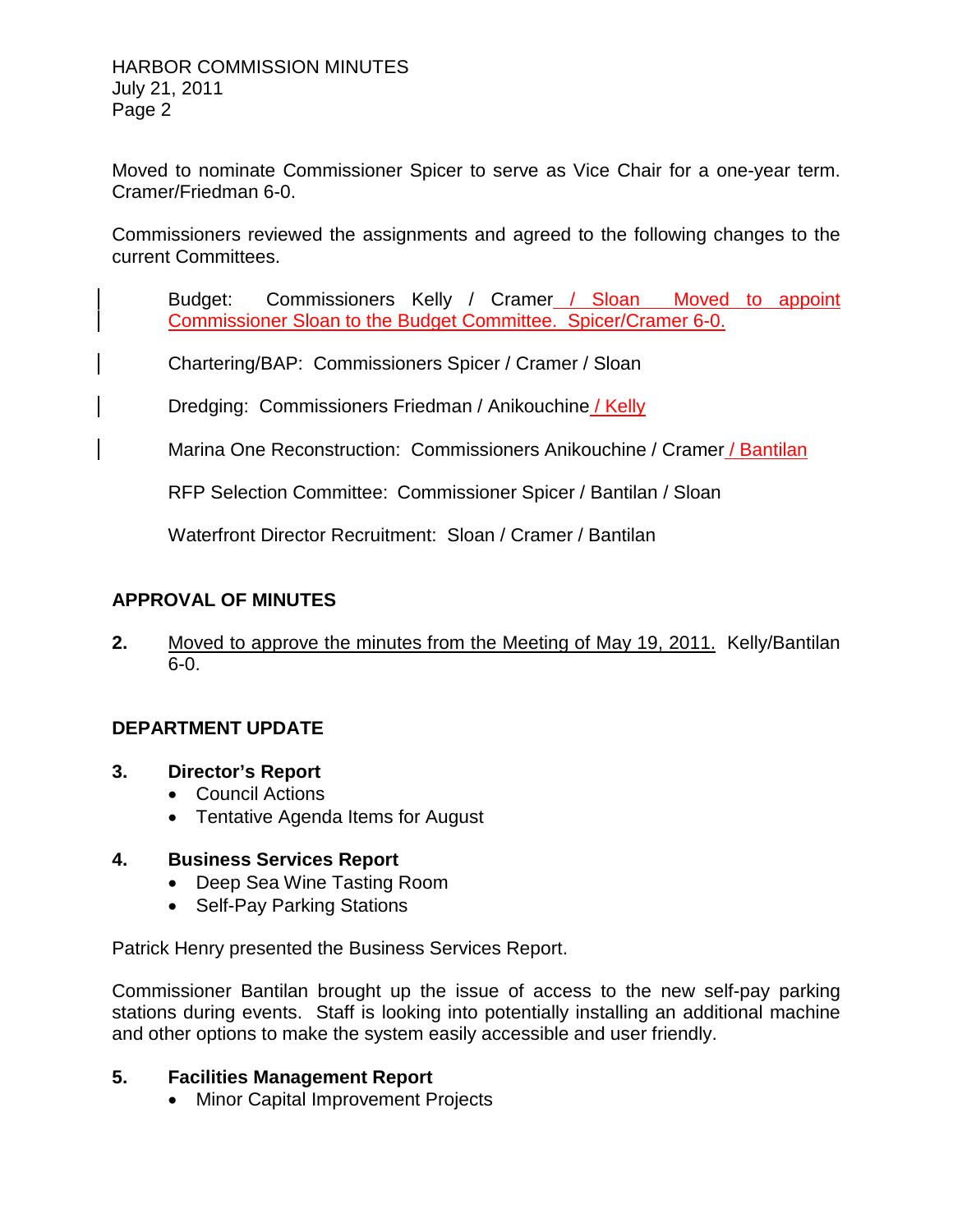HARBOR COMMISSION MINUTES July 21, 2011 Page 3

# **6. Harbor Operations Report**

- Harbor Nautical Swap Meet
- $\bullet$  July  $4^{th}$  Celebration
- Fifteen Suspected Illegal Aliens Rescued from Santa Cruz Island
- SB 623 Update—Copper Bottom Paint
- Clean Marina Recertification

Commissioner Friedman complimented Mr. Kronman for doing a great job with the Clean Marina Program.

## **NEW BUSINESS**

## **7. Special Event Camping Permit—Catamaran Regatta**

Scott Riedman gave the staff report outlining the logistics of the event and the past working relationship involving this group.

Moved to approve a request for a special permit to allow event participant camping in the Harbor West parking lot from 5 p.m. Friday, August  $19<sup>th</sup>$ , until 5 p.m. Sunday, August  $21^{\underline{\text{st}}}$ , during the 2011 Wine and Roses Charity Regatta; and approve event Chairman Steve Leo's request for participant camping for the upcoming sailing events, as allowed per Santa Barbara Municipal Code Section 15.16.090. Bantilan/Friedman 6-0.

## **8. Five-Year Lease Agreement with Seacoast of Santa Barbara**

Patrick Henry went over the details of Seacoast's lease agreement as outlined in the staff report.

Moved to recommend Council approve a five-year lease agreement with one five-year option with Seacoast of Santa Barbara Inc., for a 562 square foot office at 125 Harbor Way, at a base rent of \$1,817 per month, subject to annual Cost of Living increases. Kelly/Anikouchine 6-0.

## **9. Five-Year Lease with Santa Barbara Sailing Center**

Skip Abed, Santa Barbara Sailing Center owner, addressed the Commission regarding his successful 11 years of doing business in the harbor. He went over the improvements that he has implemented since taking over the sailing center including expansion of services, achievements/awards received by the Sailing Center and his substantial financial investment of over \$1 million in the facility. Mr. Abed thanked staff for all their help and support over the years.

Scott Riedman went over the staff report highlighting terms included in the new lease agreement with the Sailing Center.